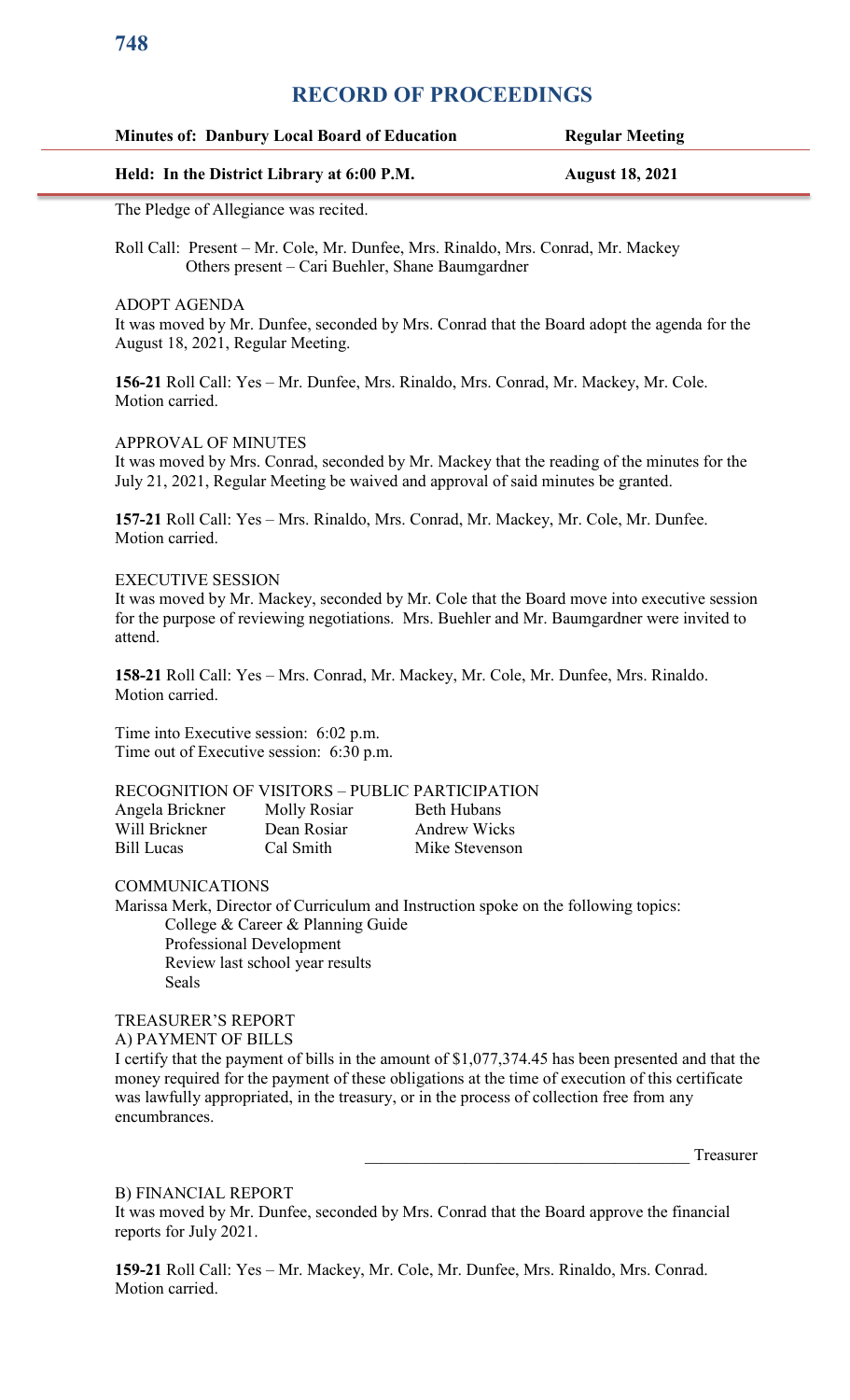## **RECORD OF PROCEEDINGS**

## **Minutes of: Danbury Local Board of Education Regular Meeting**

**Held: In the District Library at 6:00 P.M. August 18, 2021**

SUPERINTENDENT'S REPORT Training of Wixey subs New Staff orientation Guiding coalition CCIP funding completion ARP ESSER Master Schedule Opening day – August 27

# OLD BUSINESS

DONATIONS

It was moved by Mrs. Conrad, seconded by Mr. Mackey that the Board approve the following donations:

- \$ 2,000.00 from Danbury PTCO to General Fund
- \$ 210.00 from Denny Keller to General Fund
- \$ 6,000.00 from Biro Mfg to Biro Scholarship
- \$ 250.00 from Danbury Athletic Boosters to Laker Athletic Booster Scholarship
- \$ 3,333.33 from Danbury PTCO to Danbury Elementary Student Support
- \$ 3,333.34 from Danbury PTCO to Danbury High School Student Support
- \$ 3,333.33 from Danbury PTCO to Danbury Middle School Student Support
- \$ 2,000.00 from Danbury PTCO to Student Council
- \$ 2,000.00 from Danbury PTCO to Middle School Student Council
- \$10,000.00 from Danbury PTCO to Athletics
- \$ 200.00 from Biro Mfg to Athletics

**160-21** Roll Call: Yes – Mr. Cole, Mr. Dunfee, Mrs. Rinaldo, Mrs. Conrad, Mr. Mackey. Motion carried.

## COMMITTEE REPORTS

- **A.** Audit and Finance Mrs. Rinaldo gave a report
- **B.** Board Policy
- **C.** Building & Grounds/Cafeteria & Transportation/Technology meet in October
- **D.** Public Relations
- **E.** Student Achievement
- **F.** Legislative Liaison

## NEW BUSINESS

VOLUNTEERS

It was moved by Mr. Mackey, seconded by Mr. Cole that the Board approve the following volunteers:

Janessa Shortridge Allison Holzaepfel Julia Massara

**161-21** Roll Call: Yes – Mr. Dunfee, Mrs. Rinaldo, Mrs. Conrad, Mr. Mackey, Mr. Cole. Motion carried.

## BUS STOPS

It was moved by Mr. Cole, seconded by Mr. Dunfee that the Board approve the school bus stops for the 2021-2022 school year and instruct the transportation supervisor to change, add, or delete stops as needed.

**162-21** Roll Call: Yes – Mrs. Rinaldo, Mrs. Conrad, Mr. Mackey, Mr. Cole, Mr. Dunfee. Motion carried.

## CONTRACTED SERVICE

It was moved by Mr. Dunfee, seconded by Mrs. Conrad that the Board approve Magruder Hospital as our sports training staff for the 2021-2022 school year.

**163-21** Roll Call: Yes – Mrs. Conrad, Mr. Mackey, Mr. Cole, Mr. Dunfee, Mrs. Rinaldo. Motion carried.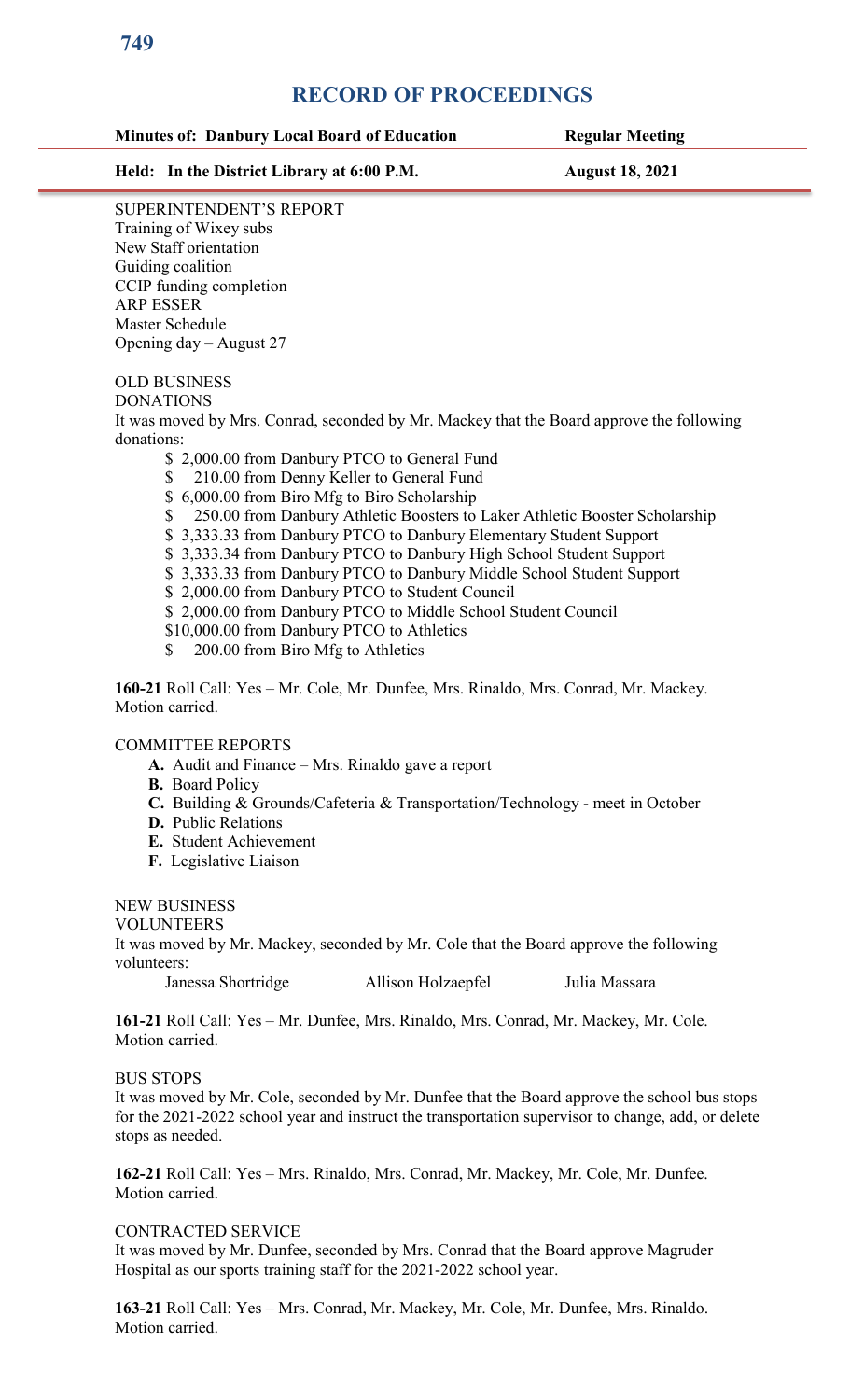# **750**

# **RECORD OF PROCEEDINGS**

## **Minutes of: Danbury Local Board of Education Regular Meeting**

## **Held: In the District Library at 6:00 P.M. August 18, 2021**

### MASTER SERVICE AGREEMENT

It was moved by Mrs. Conrad, seconded by Mr. Mackey that the Board approve the Master Service Agreement with Rachel Wixey & Associates, LLC from August 1, 2021 – June 30, 2022.

**164-21** Roll Call: Yes – Mr. Mackey, Mr. Cole, Mr. Dunfee, Mrs. Rinaldo, Mrs. Conrad. Motion carried.

## **SUBSTITUTES**

It was moved by Mr. Mackey, seconded by Mr. Cole that the Board approve the following substitutes, as listed, contingent on proper licensure, BCI/FBI background checks, and all other district requirements:

| <b>Tammy Bartzen</b> | Jeremy Behnken   | <b>Bruce Boss</b>   | Doug Brown      |
|----------------------|------------------|---------------------|-----------------|
| Cindy Coles          | Kelly Collins    | <b>Emily Dunfee</b> | Mike Fagan      |
| Candace Geller       | Steven Gilleland | Linda Guiher        | Dana Griffith   |
| Anthony Lalli        | Jackie Lerch     | Vicki Lyons         | Cynthia Marconi |
| Melissa Maringer     | Sue Meterko      | John (Jack) Miller  | Kristi Murphy   |
| Erin Sandvick        | Dianne Schlering | Mark Southall       | Cynthia Wise    |
| Patricia Zsigo       |                  |                     |                 |

**165-21** Roll Call: Yes – Mr. Cole, Mr. Dunfee, Mrs. Rinaldo, Mrs. Conrad, Mr. Mackey. Motion carried.

## SUPPLEMENTAL CONTRACTS

It was moved by Mr. Cole, seconded by Mr. Dunfee that the Board approve the following supplemental contracts for the 2021-2022 school year. Employment is contingent on Pupil Activity Validation, BCI/FBI checks, and all other district requirements:

Extra Curricular Supervisor - Fall Paige Raybuck MS/HS Swim Coach Thomas deHaas MS Football  $(\frac{1}{2})$  Keith Mora  $MS$  Football  $\left(\frac{1}{2}\right)$  Steve Andres  $MS$  Football  $(\frac{1}{2})$  Dave Franks  $MS$  Football  $(\frac{1}{2})$  Mike Zelms

**166-21** Roll Call: Yes – Mr. Dunfee, Mrs. Rinaldo, Mrs. Conrad, Mr. Mackey, Mr. Cole. Motion carried.

## ATHLETIC PASS FEES

It was moved by Mr. Dunfee, seconded by Mrs. Conrad that the Board approve the following ticket prices through Ticket Spicket:

Family Pass (All Year): \$350

 (2 parents/guardians up to 4 children in the care of those parents/guardians listed) Senior Citizen (All Year): \$40 Student Pass (All Year): \$40 Adult Sports Pass (All Year): \$175

**167-21** Roll Call: Yes – Mrs. Rinaldo, Mrs. Conrad, Mr. Mackey, Mr. Cole, Mr. Dunfee. Motion carried.

SALARY PLACEMENT CHANGE It was moved by Mrs. Conrad, seconded by Mr. Mackey that the Board approve the following salary adjustments:

Erin Lavelle - M, Step 2 Paige Raybuck - B+15, Step 4

**168-21** Roll Call: Yes – Mrs. Conrad, Mr. Mackey, Mr. Cole, Mr. Dunfee, Mrs. Rinaldo. Motion carried.